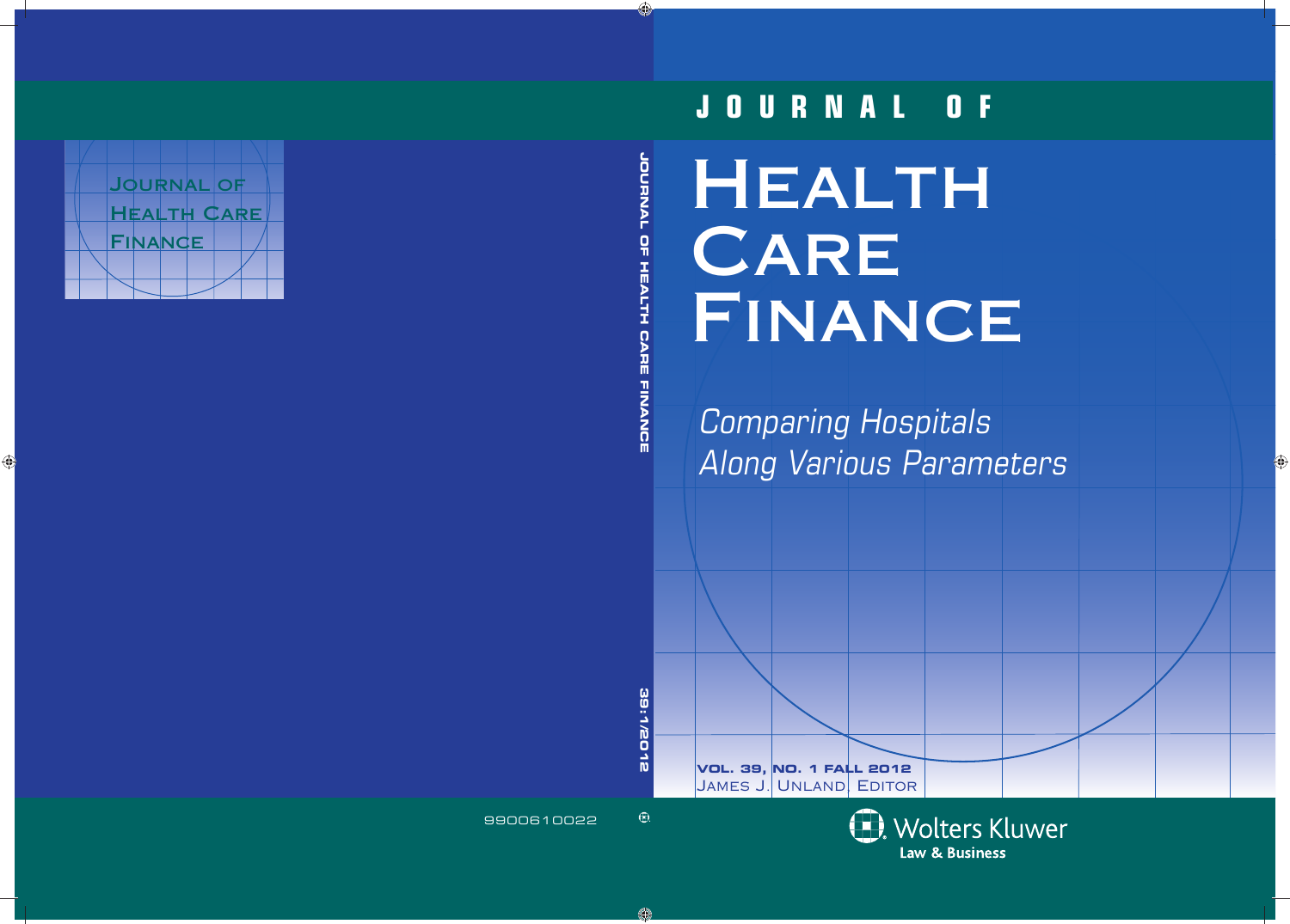# The Economics of Health Care Quality and Medical Errors

# *Charles Andel, Stephen L. Davidow, Mark Hollander, and David A. Moreno*

Hospitals have been looking for ways to improve quality and operational efficiency and cut costs for nearly three decades, using a variety of quality improvement strategies. However, based on recent reports, approximately 200,000 Americans die from preventable medical errors including facility-acquired conditions and millions may experience errors. In 2008, medical errors cost the United States \$19.5 billion. About 87 percent or \$17 billion were directly associated with additional medical cost, including: ancillary services, prescription drug services, and inpatient and outpatient care, according to a study sponsored by the Society for Actuaries and conducted by Milliman in 2010. Additional costs of \$1.4 billion were attributed to increased mortality rates with \$1.1 billion or 10 million days of lost productivity from missed work based on short-term disability claims. The authors estimate that the economic impact is much higher, perhaps nearly \$1 trillion annually when quality-adjusted life years (QALYs) are applied to those that die. Using the Institute of Medicine's (IOM) estimate of 98,000 deaths due to preventable medical errors annually in its 1998 report, *To Err Is Human*, and an average of ten lost years of life at \$75,000 to \$100,000 per year, there is a loss of \$73.5 billion to \$98 billion in QALYs for those deaths—conservatively. These numbers are much greater than those we cite from studies that explore the direct costs of medical errors. And if the estimate of a recent *Health Affairs* article is correct—preventable death being ten times the IOM estimate the cost is \$735 billion to \$980 billion. Quality care is less expensive care. It is better, more efficient, and by definition, less wasteful. It is the right care, at the right time, every time. It should mean that far fewer patients are harmed or injured. Obviously, quality care is not being delivered consistently throughout US hospitals. Whatever the measure, poor quality is costing payers and society a great deal. However, health care leaders and professionals are focusing on quality and patient safety in ways they never have before because the economics of quality have changed substantially. Key words: *medical errors, quality, patient safety, quality-adjusted life year, QALY, Joint Commission, Institute of Medicine, Society of Actuaries, Milliman, effi ciency, Medicare, accountable care organizations (ACOs), facility-acquired condition, cost savings*.

**Hospitals have been looking for ways**<br>to improve quality and operational<br>efficiency and cut costs for nearly<br>three decades using a variety of quality to improve quality and operational efficiency and cut costs for nearly three decades, using a variety of quality improvement strategies. The Joint Commission implemented its Agenda for Change in 1986 to improve the systems, processes, and, ultimately, the outcomes of care. However, there has not been widespread adoption of these principles, in part because the incentives were not substantial enough to overcome the inertia of many hospital cultures and the US payment system. However, those hospitals and health systems that overcame that inertia have experienced tremendous improvement in quality, financial performance, patient safety, and patient satisfaction. In a recent interview on PBS's Nightly Business Report,<sup>1</sup> Dr. Mark Chassin,

*Charles Andel, MBA, BSRT, is Manager of Radiology Quality and Compliance at Loyola University Medical Center and a graduate of Loyola University Chicago's Quinlan School of Business MBA in Healthcare Management program. He may be reached at* cjandel@lumc.edu*.* 

*Stephen L. Davidow, MBA, APR, is a health care marketing and communications professional with a strong focus on quality and patient safety. He is a graduate of Loyola University Chicago's Quinlan School of Business MBA in Healthcare Management program. He may be reached at*  stephen@davidowcommunciations.com *or 708-284-2300.*

*Mark Hollander, MBA, is a financial manager at the Department of Veterans Affairs and graduate of Loyola University Chicago's Quinlan School of Business MBA in Healthcare Management program.*

*David A. Moreno, MBA, is a biotechnology business analyst and graduate of the Loyola University Chicago's Quinlan School of Business MBA in Healthcare Management program. He may be reached at* dmoreno@gmail.com*.*

*J Health Care Finance* 2012; 39(1):39–50 Copyright © 2012 CCH Incorporated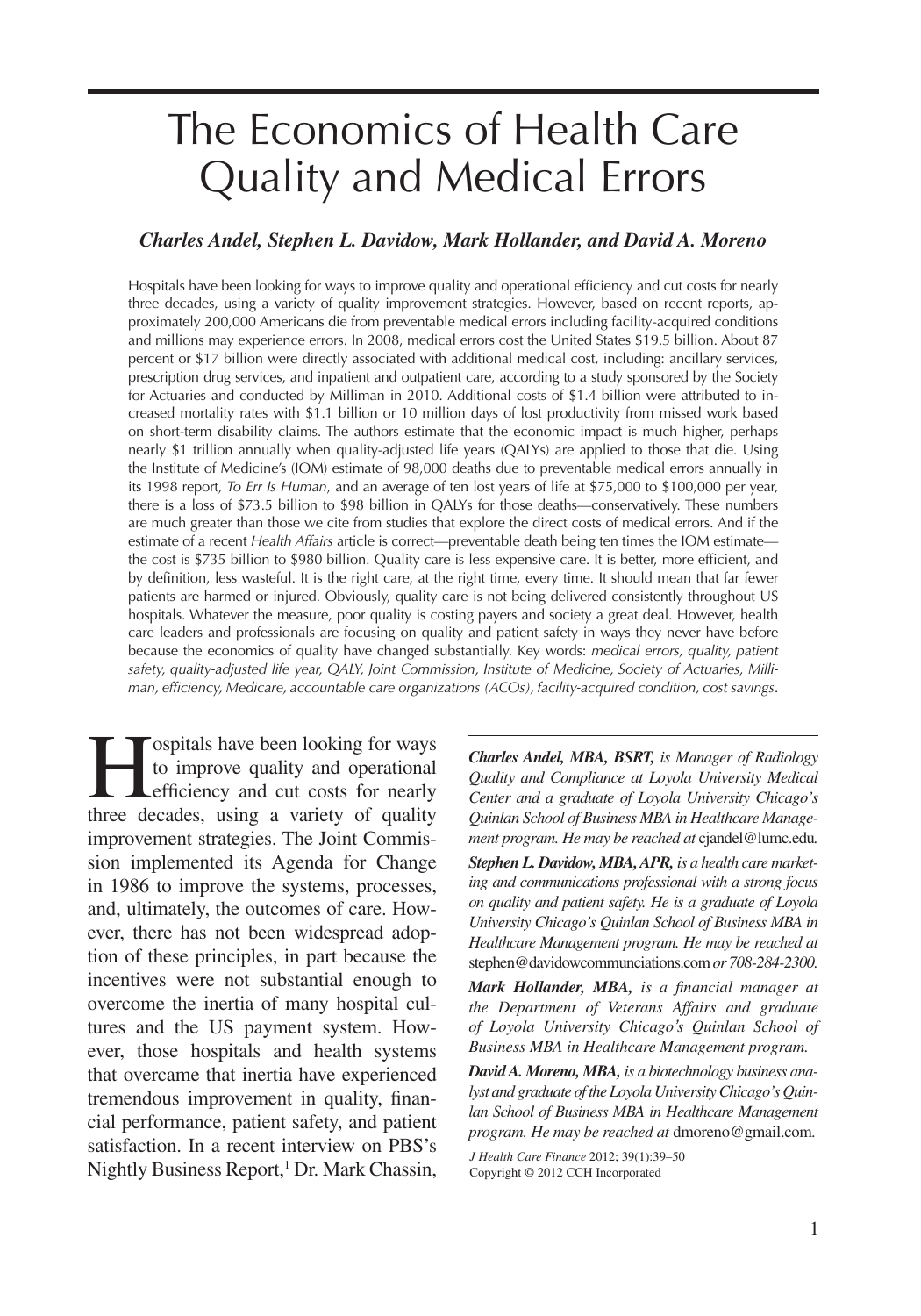The Joint Commission's president and CEO, said that only about a quarter of the nation's 6,000 hospitals are involved in some sort of quality improvement effort.

Preventable medical harm has been an ongoing and vexing problem. Quality and patient safety expert Dr. Lucian Leape from the Harvard School of Public Health, estimated more than 25 years ago that the problem's human toll equaled 300 jumbo jets crashing every year in the United States. That's nearly one a day. If that were the case, the US aviation industry would have been shut down until a solution was found. Yet, interestingly, the Medicare program over all these years reimbursed hospitals regardless of outcome. In fact, there are ICD-9 billing codes for specific errors.

In a perversion of the fee-for-service system, hospitals fared better financially when patients needed follow-up care after an error occurred. A hospital was encouraged by the payment system to harm a patient just enough without killing him or her and perform some additional services, for which it received additional payments. Not much incentive to improve care or save Medicare money. Of course, no hospital's leadership consciously decided to hurt patients to make more money, but the system did not encourage and reward better and more efficient care.

Recent national health reform legislation (the Patient Protection and Accountable Care Act or PPACA) has several quality improvement provisions including restructuring the way health care is delivered in the United States through accountable care organizations (ACOs) and value-based purchasing. The Centers for Medicare & Medicaid Services (CMS) has for the first time said it will stop reimbursing hospitals for two major problems that cost the government, and by

extension taxpayers, billions of dollars— (1) preventable readmissions and (2) health care facility–acquired conditions, such as infections. Before we discuss the new incentive system, let's explore how widespread medical errors are and how much they cost.

#### **How Big a Problem Is Quality and Patient Safety?**

In 1999, the US Institute of Medicine (IOM) issued its landmark report, *To Err Is Human*, which stated that up to 98,000 Americans died as a result of preventable medical errors in US hospitals (*see* Figure 1), and up to one million more patients experienced some type of preventable error.<sup>2</sup> An error is defined as an act that produces a preventable adverse outcome compared to the natural progression of disease that leads to injury or death.<sup>3</sup>

The Centers for Disease Control and Prevention more recently noted that another 100,000 Americans die from infections.4 A quarter of Medicare beneficiaries admitted to a hospital are victims of medical harm, according to a December 2010 report from the Office of the Inspector General (and that's only patients age 65 and above or those on disability). Approximately 5,000 beneficiaries per month suffer a "never event," and 180,000 die from medical errors annually.5 Newer studies from *Health Affairs* in April 2011 suggest that the rate of preventable harm may be up to ten times higher than IOM estimates.<sup>6</sup> Although 12 years have passed since the IOM report, experts are still having a difficult time developing a concrete picture of the problem but clearly the toll is high in terms of death, injury, and loss.

An even greater challenge may be estimating the economic impact poor quality and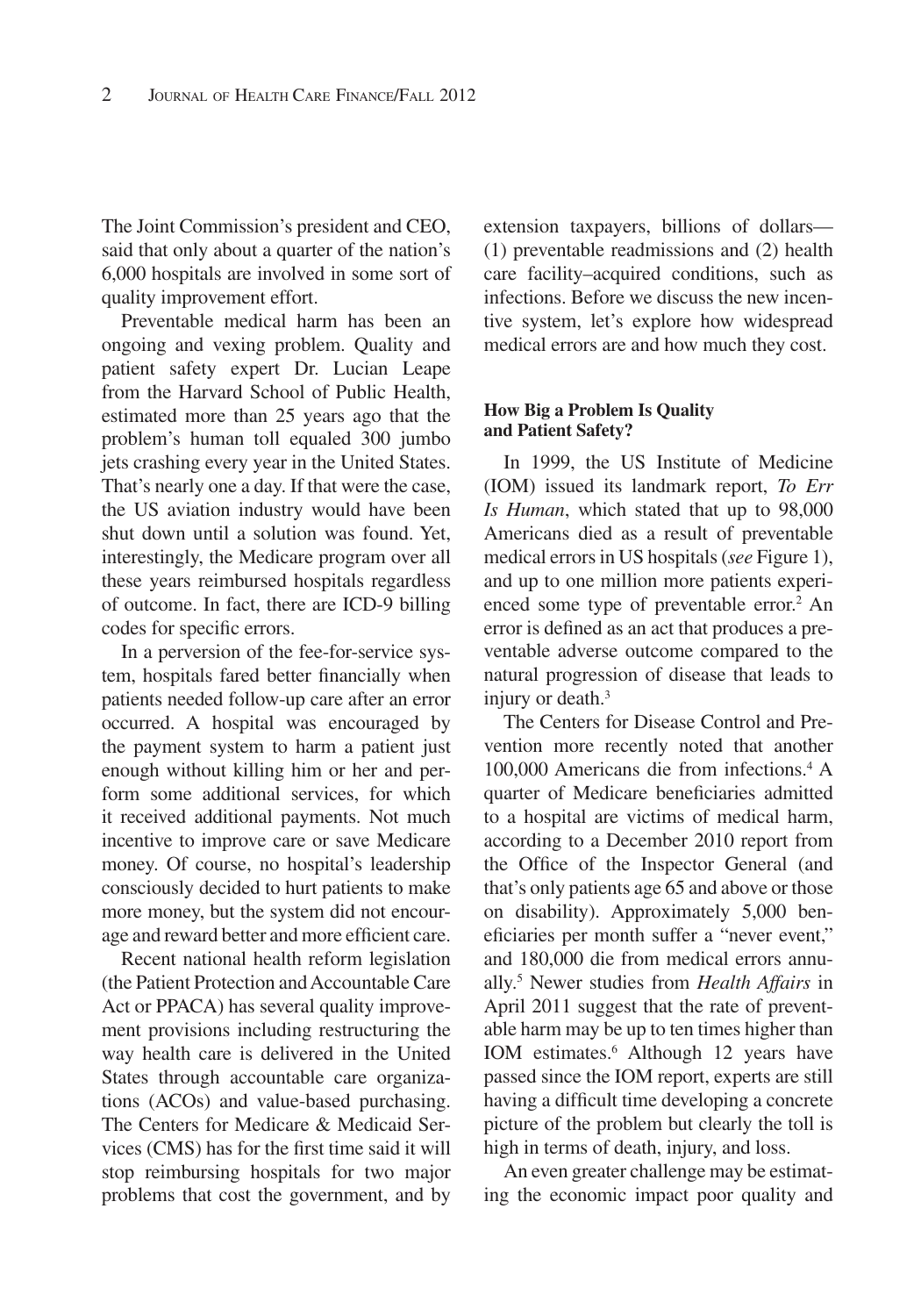| 1.  | <b>Heart Disease</b>                      | 599,413 |
|-----|-------------------------------------------|---------|
| 2.  | Cancer                                    | 567,628 |
| 3.  | Chronic Lower Respiratory Disease         | 137,353 |
| 4.  | Stroke                                    | 128,842 |
| 5.  | Accidents (Unintentional Injuries)        | 118,021 |
|     | Preventable Medical Harm (Medical Errors) | 98,000  |
| 6.  | Alzheimer's Disease                       | 79.003  |
| 7.  | <b>Diabetes</b>                           | 68,705  |
| 8.  | Influenza/Pneumonia                       | 53,692  |
| 9.  | Nephritis/Nephrosis                       | 48.935  |
| 10. | Intentional Self-Harm (Suicide)           | 36,909  |

**Figure 1. Leading Causes of Death in United States**

unsafe care has in the United States because there are so many factors involved—loss of life or functionality, lost wages, impact on family and dependents, law suits, inefficient and wasteful care as a result of poor facility operations, etc.

Much of the national discussion about quality and patient safety focuses on the direct medical costs associated with poor care. The studies that we explore in this article do just that and that seems to be the bulk of the leading literature on the subject. However, there is a significant human cost for the loss of human life or the impact it has on patients who are injured and must live with disability for the remainder of their lives. The focus of the health reform legislation is on cost savings to the government by improving care. Of course, the side benefit is fewer harmed patients.

It is easy to forget when reviewing study after study, that what we are talking about are patients—real people—and their families. What does poor quality care cost on a human

level? What is the value of a human life and that person's relationship with his or her family members and, more broadly, in relation to the patient's community? Ask those family members and the answer is incalculable. Although difficult to measure because the value of an individual life is not exact, we have applied an economic approach using quality-adjusted life years (QALYs) in an attempt to develop one answer. Based on the IOM figure of 98,000 deaths each year with an estimate of ten lost years of life at \$75,000 to \$100,000 per year, there is a loss of \$73.5 billion to \$98 billion in QALYs for those deaths—conservatively. These numbers are much greater than those we cite from studies that explore the direct costs of medical errors. And if the estimate of a recent *Health Affairs* article is correct—preventable death being ten times the IOM estimate—the cost is \$735 billion to \$980 billion.7

The various estimates on medical errors point out several failures of the US health care system. The recently enacted health reform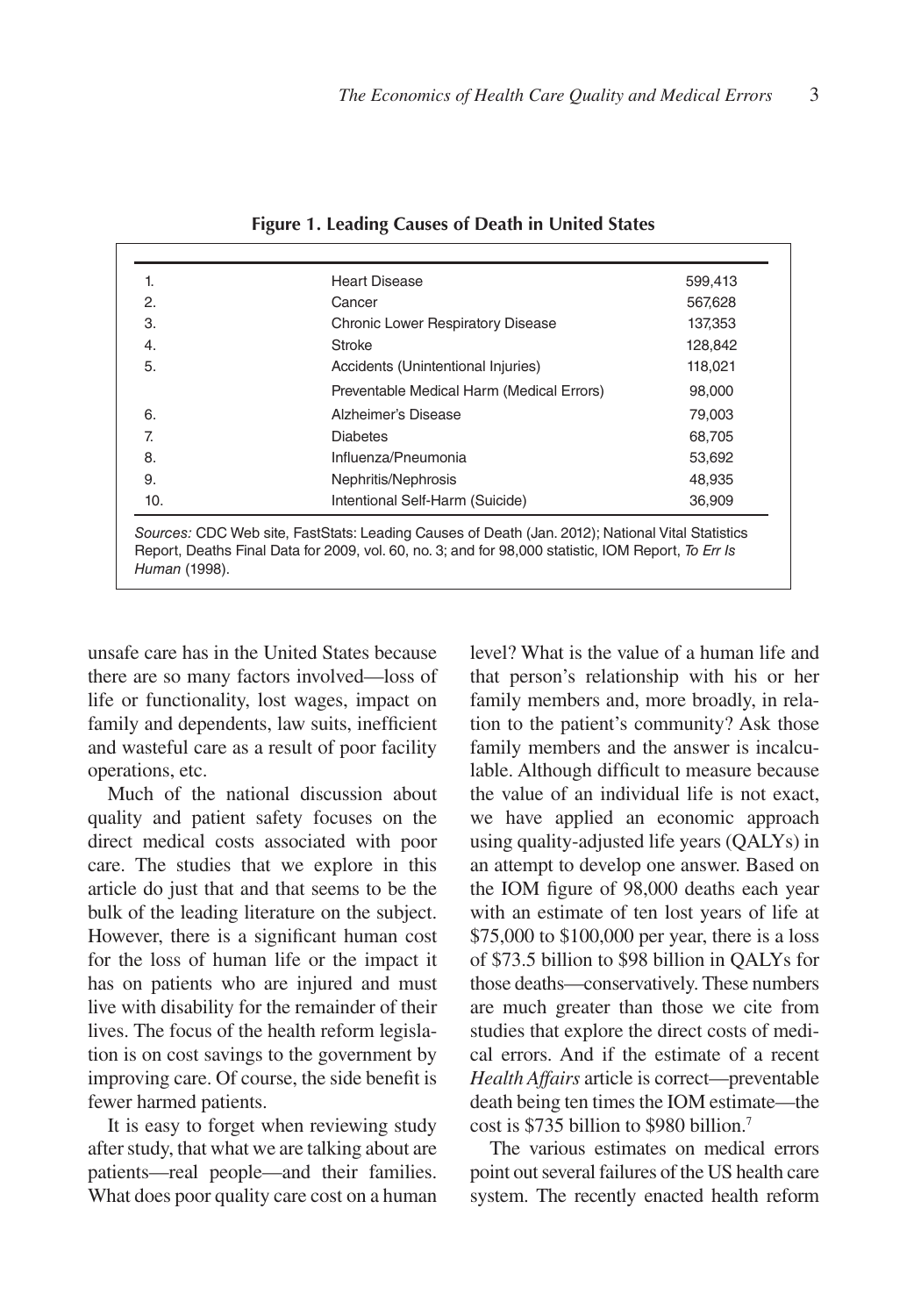legislation has many provisions to improve the quality and efficiency of care provided to Medicare beneficiaries.<sup>8</sup> In this article, we explore several studies and estimates of the economic impact preventable medical errors have on the US health care system. Although there is no meaningful estimate as to how much cost savings can be achieved through better care under changes outlined in the PPACA, we will discuss the significance of these studies and some anecdotal examples of hospitals or health systems that have improved their care and experienced significant cost savings. In this article we explore different ways improved quality may help reduce costs of the US health care delivery system. Quality improvement is a major factor in the PPACA legislation's efforts to reign in costs in federal expenditures for health care. We also explore the incentives and disincentives for better quality care and what behavior changes among health care providers can be expected, both for facilities and individual professionals, to achieve better quality care.

Under PPACA, hospitals and other providers that deliver poor or substandard care will no longer be able participate in the Medicare and Medicaid programs.9 Medicare is a substantial source of income for nearly every hospital, nursing home, and physician, so the impact could be significant.

We did not find specific analyses of the proposed quality provisions' economic impact in the Congressional Budget Office (CBO) scoring for the PPACA legislation, $10$ or in analyses by the Kaiser Family Foundation, the Alliance for Health Reform, nor the Heritage Foundation. No one questions the fact that health care can be made better in terms of operational efficiency and higher quality. However, developing a meaningful estimate for expected savings across the

entire US health care system may be too difficult—and certainly not an estimate for which one can budget. If PPACA is successful in providing health insurance and access to care to 32 million more Americans, invariably there will be a numerical increase in medical errors if nothing is done to improve quality of care.

#### **The Economics of Medical Errors**

In 2008, medical errors cost the United States \$19.5 billion. About 87 percent or \$17 billion were directly associated with additional medical cost, including: ancillary services, prescription drug services, and inpatient and outpatient care, according to a study sponsored by the Society for Actuaries and conducted by Milliman in 2010. Additional costs of \$1.4 billion were attributed to increased mortality rates with \$1.1 billion or ten million days of lost productivity from missed work based on short-term disability claims.<sup>11</sup>

The report analyzed claims data to extrapolate an estimated 6.3 million medical injuries. Of those it is believed that, conservatively, 1.5 million medical injuries were preventable errors. The study concluded that the most significant errors were easily preventable if better policies and practices were followed. Opportunity savings of 19.5 billion would be available.

For medical errors to be in the top ten causes of death we must reflect on the value we put on life, as medical errors are easily preventable and caused by simple negligence.

Milliman also reviewed two previous major studies, which attempted to estimate the economic impact of medical errors. The first was the Harvard Medical Practice Study,<sup>12</sup> which estimated that all types of medical injuries totaled approximately \$3.8 billion in New York in 1984, \$50 billion nationally.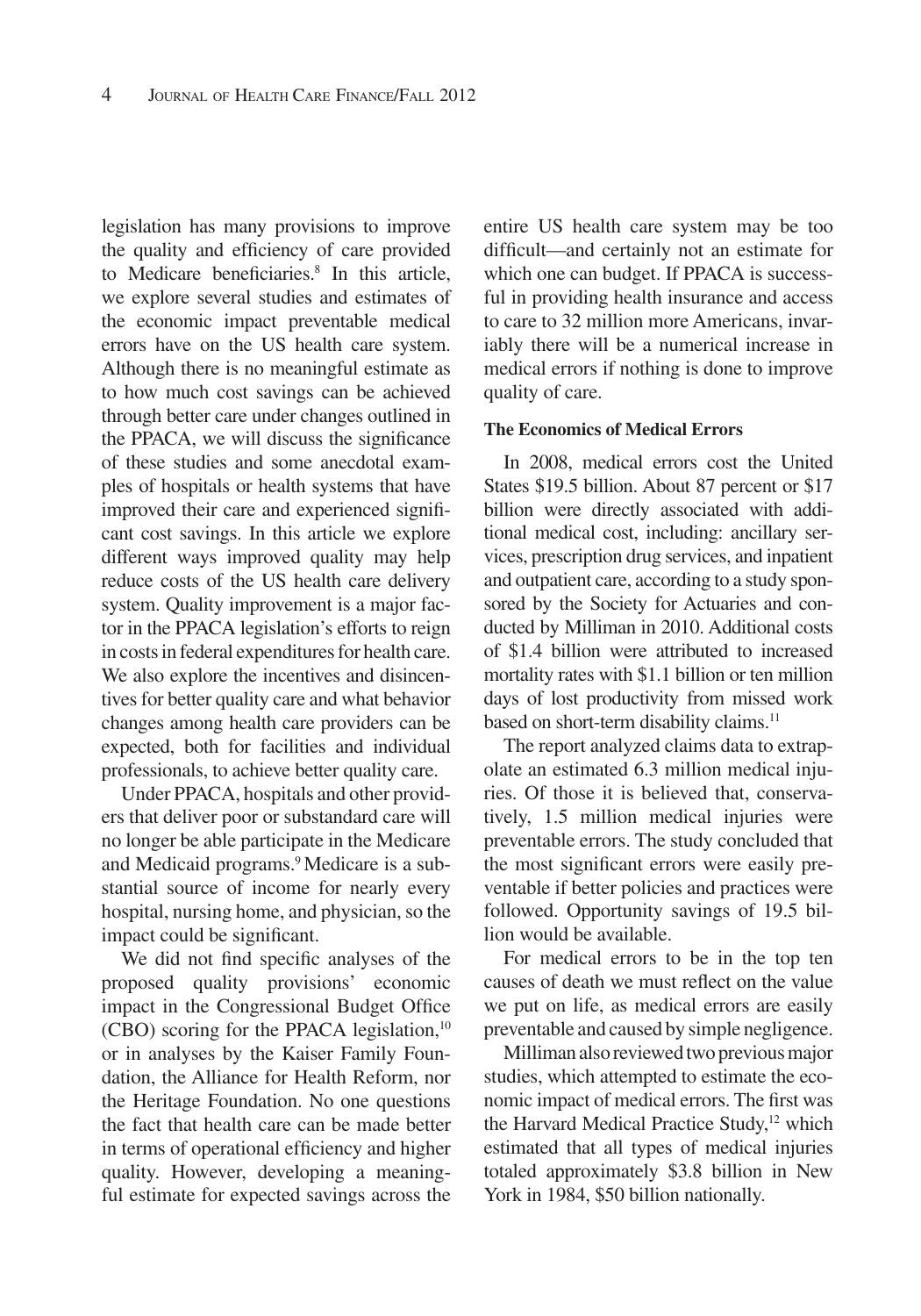The second study, *Costs of Medical Injuries in Utah and Colorado*, 13 reviewed a representative sample of 14,732 randomly selected discharges from 1992 and estimated total costs for errors to be \$662 million in 1996 dollars—\$308 million of that was related to preventable medical errors. Extrapolated nationally, that is approximately \$37.6 billion for all medical errors and \$17 billion for preventable errors. That study's authors categorize medical errors into five areas:

- 1. Operative;
- 2. Drug-related;
- 3. Diagnostic or therapeutic;
- 4. Procedure-related; and
- 5. Other.

Postoperative complications were the most expensive, accounting for 35 percent of costs for medical errors and 39 percent of costs for preventable medical errors. There are many ways to measure errors and the economic impact. The National Quality Forum and National Priorities Partnership talks about the \$21 billion cost of medication errors.<sup>14</sup> Citing the New England Healthcare Institute, inpatient preventable medication errors cost approximately \$16.4 billion, while outpatient medication errors cost \$4.2 billion, according to the Center of Information Technology.<sup>15</sup>

#### **The Economy's Impact on Quality and Patient Safety**

Although there is no definitive evidence that the recent recession is having an impact on health care quality and patient safety, it may be having an affect. A recent study of over 800 nurses, administrators, and physicians revealed that 20 percent believe a large impact on patient and staff safety has occurred due to the recession and its fall out.

An additional 21 percent feel that a moderate negative impact has occurred. Those surveyed conveyed concern over medication safety, new purchasing procedures, equipment lifespan, facility maintenance, properly qualified staff, and staff shortages.<sup>16</sup>

Those surveyed stated that medication safety was still the number one problem and explained its causes. First the elimination or reduction in time spent by key safety personnel such as medication safety officers was reported by over 42 percent surveyed, coupled with 33 percent reporting less clinical pharmacist involvement in patient care units specifically. Intensive care units and a new level of risk adverse behavior starts to appear. The reduction has also affected allotted time for nurse education, a key area of concern as more facilities use more part-time or registry nurses whose integration into the health institution medication administration procedures is not adequate. This has led to drug administration short cuts and missed safety steps all increasing the risk of harm or death to patients.

New purchasing procedures refer to the purchasing of multi-dose medications instead of single dose vials and syringes. Yes, Sam's Club and Costco have their place in the medical market as medical institutions look to cut cost with bulk medication. This has increased the number of medication errors fivefold. The opposite effect, medication shortages, is occurring as facilities try to limit supply cost of fast-expiring medications that are normally expensive and not often utilized.

Next is the investment in medical equipment and technology. Life cycles for equipment are being extended as institutions try to limit or cancel plans to purchase expensive new technology. This becomes one of the biggest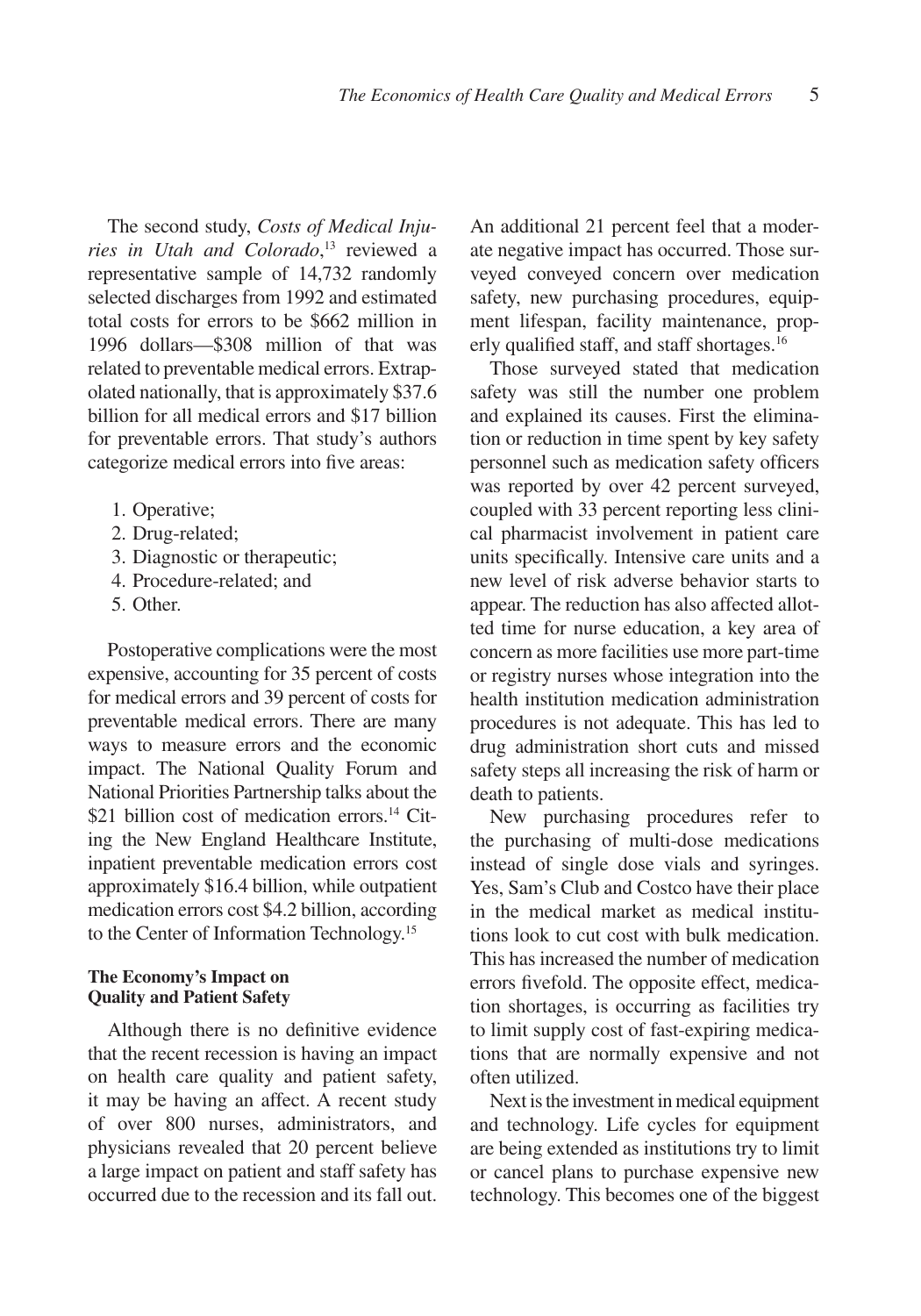problems as stagnation in purchasing new technology slows or stops both development and research. Hospital profits are not adequate for re-invest in the technology areas that are not covered under PPACA. New hospitals, remodeling, and design improvements have come to a halt as credit and cash flow have slowed. America's rural and inner city hospitals are antiquated at best and are a point of contention as they are not suited for best care practices and are in a state of ill repair.

#### **Designing for Quality**

Stepping back from health reform's specific focus on preventable readmissions and facility-acquired conditions, quality is a much broader field and incorporates the safe design of medical facilities. According to the Agency for Healthcare Research and Quality, there is a correlation between how a hospital is designed and quality of care and outcomes. New health care construction over the next ten years is expected to be \$250 billion.<sup>17</sup> Evidence-based design and incorporating it into hospital best practices (Lean and Six Sigma) $18$  is expected to reduce medical waste, improve quality outcomes, reduce medical errors, and improve patient and employee satisfaction while instilling a culture of safety. Improvements include noise suppression, additional lighting (sunlight when possible), nature areas, and music. The additional  $$12$  million<sup>19</sup> in upgrades per facility are expected to be recovered within 12 months through operational savings and increased revenue. Given the state of the economy and ongoing staff shortages, information that provides transparency about hospital performance and how it is linked to a hospital's reimbursement

will have a significant impact on its ability to survive.

#### **Quality: Solutions**

Quality and patient safety have historically been a secondary issue for the majority of the nation's approximately 6,000 hospitals. Of course, there have been visionary leaders who have seen quality, operational excellence, and patient care as inextricably linked. They provide examples for the rest of the country. In 1986, The Joint Commission launched its Agenda for Change initiative to introduce quality improvement philosophy into its accreditation process. It was also a way to encourage US hospitals to adopt these principles in order to improve health care operations, quality, and ultimately, patient safety. The PPACA legislation and the financial penalties associated with poor care makes quality "job one" to borrow a slogan from Ford Motor Company in the 1990s.

Besides providing better care, improved quality under the legislation is expected to be a major force in efforts to "bend the cost curve" for Medicare, as well as private insurance. Given the size of the Medicare program, the focus on quality will have a significant ripple effect throughout the entire US health system. But how much money is at stake?

Rather than try to determine an exact figure, we will review a number of reports that explore the economic impact of quality health care and discuss the work and achievement of three leading hospitals and health systems that have implemented significant quality improvement efforts. Two institutions have received the prestigious Malcolm Baldrige Award for Quality with only ten other US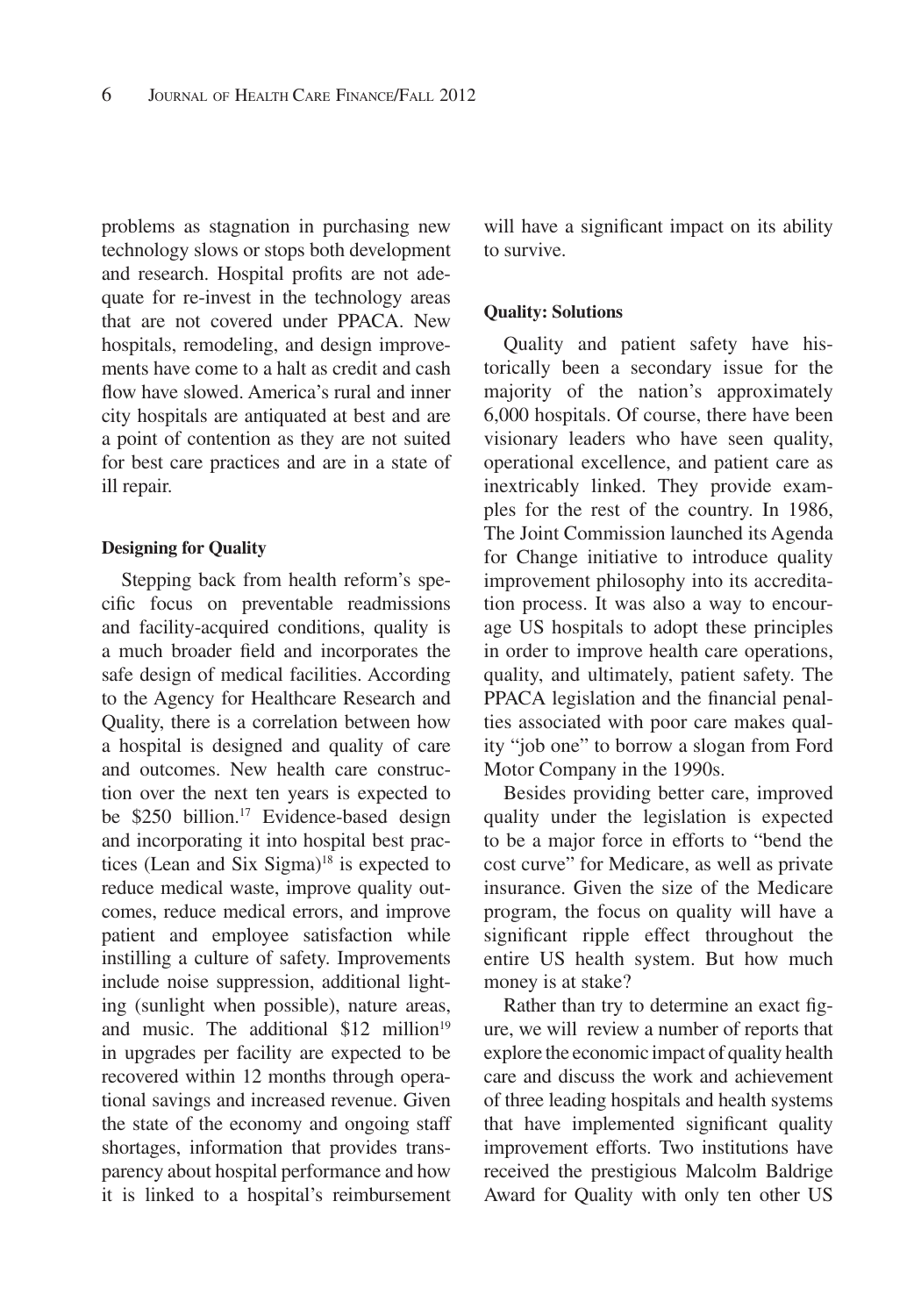hospitals the first being SSM Healthcare in St. Louis in 2002.20

#### **Incentives and Penalties for Quality Care**

Historically, the Medicare program paid for whatever services health care providers charged, including provider errors. That has been changing in recent years and in an effort to improve quality of care and reduce costs to the Medicare program, CMS will no longer reimburse providers for preventable hospital readmissions. The initial focus will be on heart attack, heart failure, and pneumonia. Hospitals will see their reimbursement rates go down for high rates of readmissions. Fines or penalties will start at one percent and reach 3 percent over the next three years. Recognizing that hospitals need to do a better job of reducing hospital-acquired conditions such as infection, the government will fine hospitals with the highest rates, one percent. Given the low average operating margin of 5 percent for US hospitals, $21$  those that provide poor quality care will have difficulty staying in business. In fact, those that do not improve and meet the national requirements will lose their ability to care for Medicare patients. To turn up the heat a bit, Medicare has said it will publicize which hospitals are performing well and those that are not. Depending on what actually happens, poor quality and the government's active public notification could damage institutional reputations and be the dominant force in shifting market position or leadership.

Although Medicare does not reimburse at the same level as most private insurance, it is a significant portion of most hospitals' business, so a loss of it would be disastrous. Those hospitals that provide quality care will continue to be eligible to treat Medicare

patients and assume the responsibility for patients from hospitals that do not meet the standard. This situation has the potential to alter market leadership quickly.

Brad Bowman, Director of the Health Care Advisory Practice at Pricewaterhouse-Coopers suggested that detailed quality performance data that identifies a poor performing hospital in a three or four hospital town, would put the hospital at a significant disadvantage especially when the local media publicizes the information.22

By 2017, up to 6 percent of hospital diagnosis-related group payments will be at-risk based on quality performance measures. Voluntary quality reporting will begin in 2011, something entirely new for physicians who accept Medicare patients. Physicians will receive one percent bonuses going down to 0.5 percent by 2014. By 2015, there will be a 1.5 percent penalty and by 2016, it will be 2 percent. And for the first time, starting in 2015, physicians will see mandatory individual performance reports published on the CMS Web site, as has been done for hospitals and nursing homes.<sup>23</sup>

Although the government's plans seem logical, the question remains, will the penalty/incentive approach work? The approach is not based on a demonstration project or past experience. However, there is evidence that at least physicians are responsive when their personal compensation is tied to performance. In a study conducted at the University of Illinois at Chicago that used a four-year sample of 59 physicians and 1.1 million encounters, a network of primary care clinics shifted from salary to a compensation plan with a lower salary and piece rates for encounters and procedures. Physicians increased the number of patient encounters from 11 to 61 percent. They were paid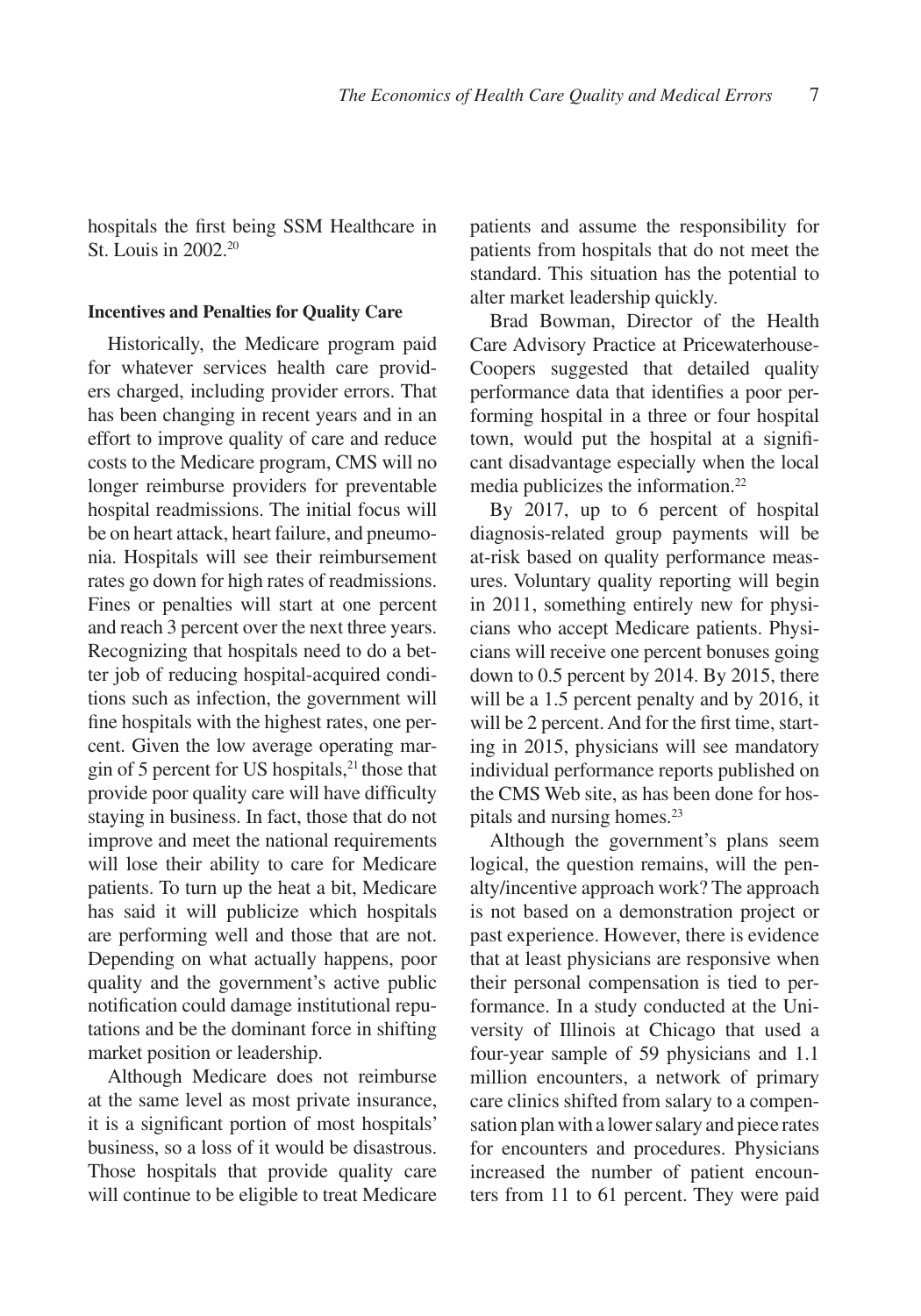between \$22 and \$30 for each outpatient visit. The authors also noted that physicians of all medical specialties increased the number of procedures done to one per visit reimbursed at \$5 per procedure. The authors found that physicians respond strongly to even to marginal incentives when it is tied to their overall compensation.<sup>24</sup> Whether CMS penalties will motivate health care providers to deliver better quality and less expensive care remains to be seen. The study suggests it doesn't take much to change certain physician practice patterns.

In a study published in *Medical Care and Review*, Blue Cross and Blue Shield of Michigan implemented a pay-forperformance program composed of just over \$22 million in incentive payments to hospitals plus a 5 percent administrative cost. Almost 25,000 patients had better care and had from 733 to 1,701 QALYs depending on the effectiveness of care provided. Based on the study results, a QALY was estimated to be \$12,967 to \$30,081, much less than most generally accepted estimates.25

Clearly, incentives can have an impact on how physicians and hospitals deliver care and what care they provide. Will the penalties be the right motivation to improve health care? There may be other proven ways to improve the care that can be replicated around the country.

## **Center for Medicare and Medicaid Innovation**

Given that the PPACA legislation's goal is to reduce cost and improve efficiency and quality, the Center for Medicare and Medicaid Innovation was established in 2011 to test innovative payment and service delivery models. The Center will fund projects at a local level building upon private

sector delivery reform that is working. Twenty models are included in the statute but it allows for unlimited possibilities. To support these types of initiative, \$10 billion is provided over ten years. Under the Center, a new federal Coordinated Health Care Office has been established to help improve the coordination of care for beneficiaries who are eligible for both Medicare and Medicaid (known as dual-eligible).<sup>26</sup>

# **Leading Examples of Hospitals and Health System Improving Quality**

#### **Intermountain Healthcare**

Since 1988, Intermountain Healthcare, based in Salt Lake City, Utah, has been applying quality improvement techniques to health care delivery that were developed by W. Edwards Deming at the end of World War II, and adopted throughout Japanese industry.

Brent James, Director of Intermountain Healthcare's Institute for Health Care Delivery Research, wrote in *Health Affairs* that quality improvement methods were applied to reduce rates of elective induced labor, unplanned caesarean sections, and admissions to newborn intensive care units. He estimated that the initiative saved \$50 million dollars annually. Nationally, it would save \$3.5 billion.<sup>27</sup>

Another initiative focused on improving the operation of mechanical ventilators that were used in treating acute respiratory distress syndrome. As a result, they improved adherence to the guideline and reduced variation from 59 percent to 6 percent within four months. Patient survival increased from 9.5 percent to 44 percent. Physician time involved in care dropped in half and the total cost of care dropped by 25 percent.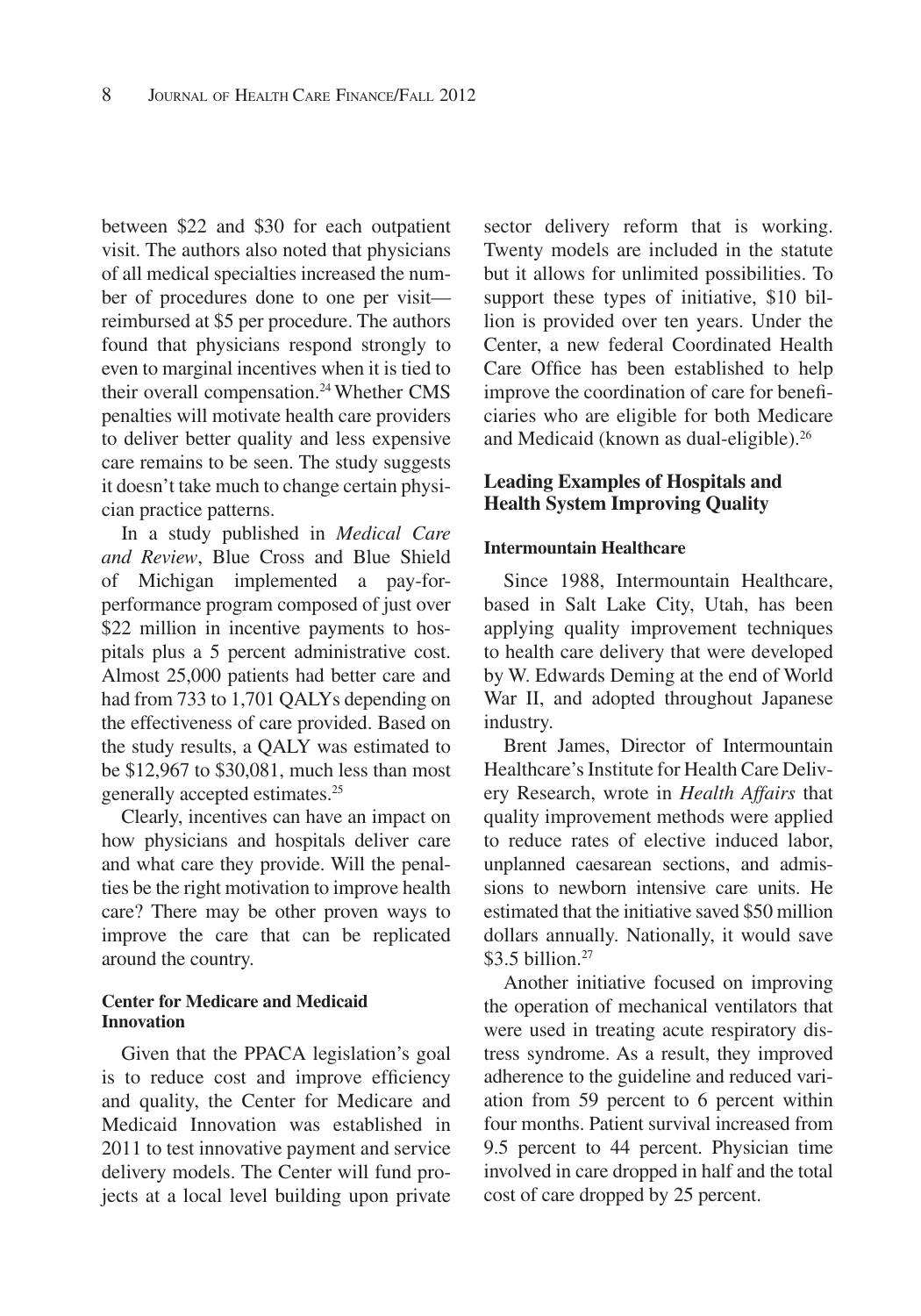In 1995, Intermountain analyzed its cost savings from 65 such initiatives and found \$30 million—approximately 2 percent of its total clinical operations. These interventions were only applied in one local practice. Intermountain estimated that if this initiative was applied to the entire health system, there would be total savings of \$100 million to \$150 million, approximately 6 to 10 percent of annual clinical costs. As a result of these findings, Intermountain developed a strategic plan to apply these methods throughout the health system.

In a separate White Paper, Intermountain Healthcare's CEO, Charles Sorenson, MD, notes that the United States could reduce national health care spending by as much as 40 percent if Intermountain's operational and clinical processes were used as a benchmark and adopted nationwide.28 This is based on research by Dartmouth's Paul Wennberg who focused on variation in medical care practices nationally.

#### **Advocate Good Samaritan Hospital**

Downers Grove, Illinois–based Advocate Good Samaritan Hospital is nationally recognized for the quality of its operations and care. It won the Malcolm Baldrige Award for Quality in 2010. Tamara Schaefer, Director of Patient Safety, recently presented at the 2011 Chicagoland Patient Safety Summit<sup>29</sup> and discussed the importance of a culture of patient safety on improving care. Although she did not discuss the hospital's performance on specific Partnership for Patients goals, she made a good case for improving quality. From February of 2009 to April 2011, the hospital increased hand washing from 30 percent to almost 100 percent—one of the major ways to reduce facility-acquired infections.

Another important measure of quality is ICU ventilator-associated pneumonia. In 2006 they had no cases. In 2007 and 2008 they had one case per 1,000, which translated to one case per year. In 2009 and 2010 they had no cases. Using data from Thomson-Reuters, the hospital dropped their actual/expected mortality ratio significantly.

Although already below what was expected for a hospital of their type based on acuity (Level-1 trauma center) in 2003 (0.74), it dropped to 0.25 in 2010. That translates to more than 550 patients living than would have otherwise have died. The last statistic shared was an 83 percent decrease in medical liability insurance expense. A specific dollar amount was not shared during the presentation or in an interview, but the savings were reported to be in the millions.

#### **Poudre Valley Health System**

At the same meeting, Priscila Nuwash, President of the Center for Performance Excellence at Poudre Valley Health System (PVHS), Fort Collins, Texas, discussed their quality efforts, which also were recognized by a Baldrige Award.<sup>30</sup>

Again, while not specific on financial savings, two of PVHS's hospitals are doing better than competitors on HCAHPS data (federal patient satisfaction data). In other PVHS patient satisfaction data examining customer-focused outcomes, PVHS had nine years of consistent improvement. Also, staff voluntary turnover rates dropped from 19 percent to approximately 7 percent from 2000 to 2010. There was a slight up tick the last year with the opening of a new hospital.

Another interesting sign of PVHS's improved quality is the 59 percent increase in health system discharges from 2000 to 2010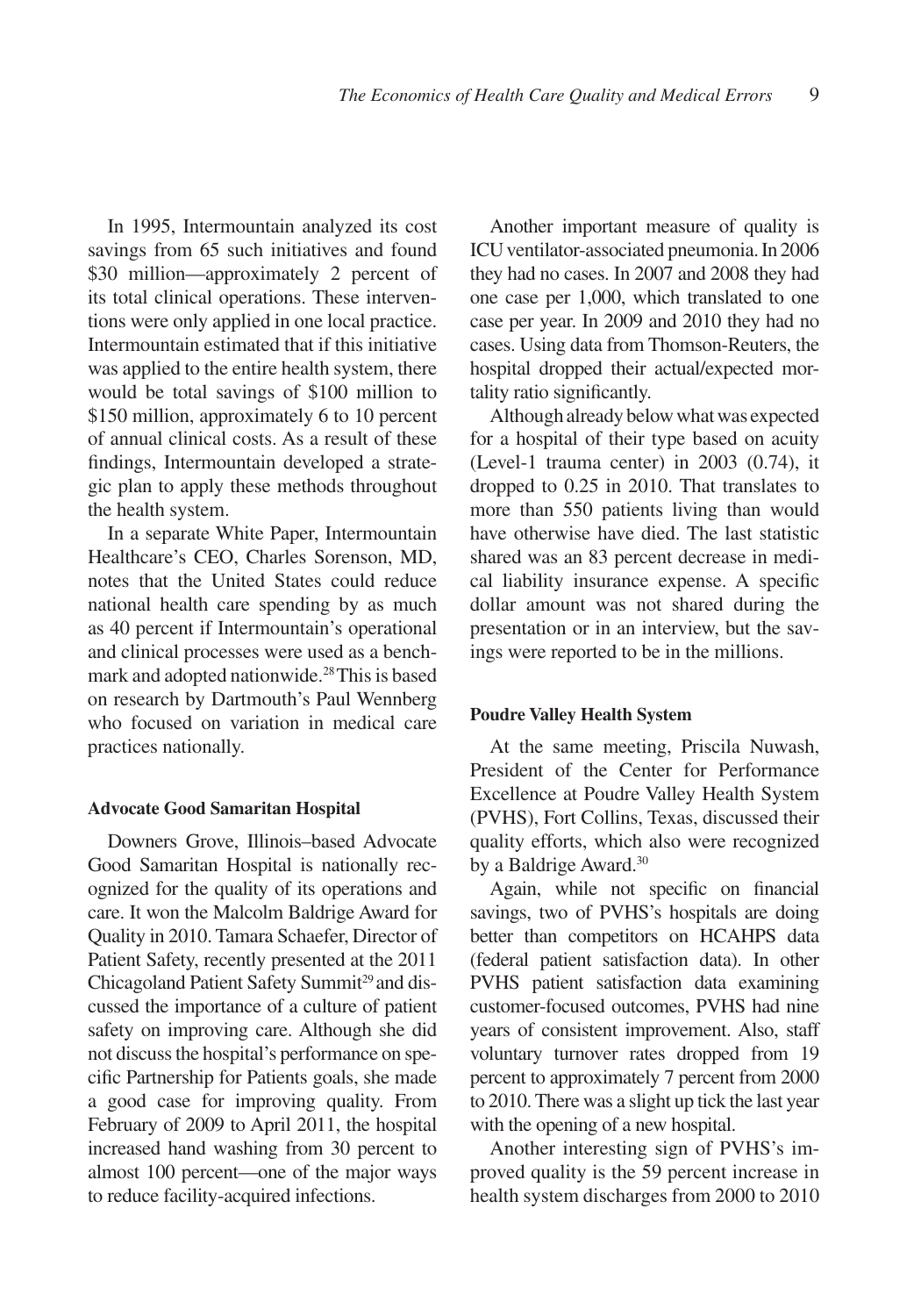compared to 15 percent for their competition. PVHS experienced only a 19 percent increase in population growth in their home county compared to 40 percent growth in their competitor's home county. Obviously, a number of factors can affect these numbers but the increase in discharges is attributed, in part, to the improved quality of services. PVHS also uses Thomson-Reuters data and they fall in the nation's top 10 percent of hospitals for risk-adjusted mortality. An interesting measure was their financial flexibility index from Ingenix. It examines total margin, return on investment, replacement viability, equity financings, days of cash on hand, cash flow to total debt, and average age of plant. Although the trend line shows some ups and downs, from 2001 to 2010, they improved from approximately 7 percent to over 12 percent while locally and nationally there have been decreases.

#### **University of Illinois at Chicago Medical Center**

Historically, medical professionals have been uncomfortable with the idea of admitting that a mistake has been made or harm has been caused from an action they have taken. They fear increased medical liability costs, giving attorneys ammunition, censure, and public rebuke. Counter to this traditional way of thinking is the University of Illinois at Chicago (UIC) Medical Center. It has focused on developing a culture of patient safety. In fact, through its Institute for Patient Safety Excellence, its philosophy has become an international model. Errors are quickly identified, disclosed to patients or their families, root-cause analyses are conducted, and the results are shared with those who have been affected, and financial

settlements are made when appropriate to help the patients and their families begin the healing process. These analyses are also used to change systems and the way procedures are done in order to prevent recurrences. Besides being the right thing to do and helping those affected, a byproduct of this approach is that UIC's medical liability insurance costs have dropped 53 percent. This approach is being evaluated further through a \$3 million Agency for Healthcare Research and Quality demonstration project administered by UIC's Institute among ten Chicago-area hospitals. Some legal and patient safety experts think this approach may be an alternative to tort reform, which has been struck down twice in Illinois by the state's Supreme Court.<sup>31</sup>

## **Conclusion**

Quality care is less expensive care. It is better, more efficient, and by definition, less wasteful. It is the right care, at the right time, every time. It should mean that far fewer patients are harmed or injured. Obviously, quality care is not being delivered consistently throughout US hospitals. Although recently enacted health reform legislation does not require hospitals to implement comprehensive quality improvement and patient safety programs, incorporating operational quality improvement programs involving Lean or Six Sigma have had a significant affect at Intermountain Healthcare, Advocate Good Samaritan Hospital, Poudre Valley Health System, and the University of Illinois at Chicago Medical Center. Interestingly, developing a culture of safety and quality also can improve medical liability insurance costs although that's not the primary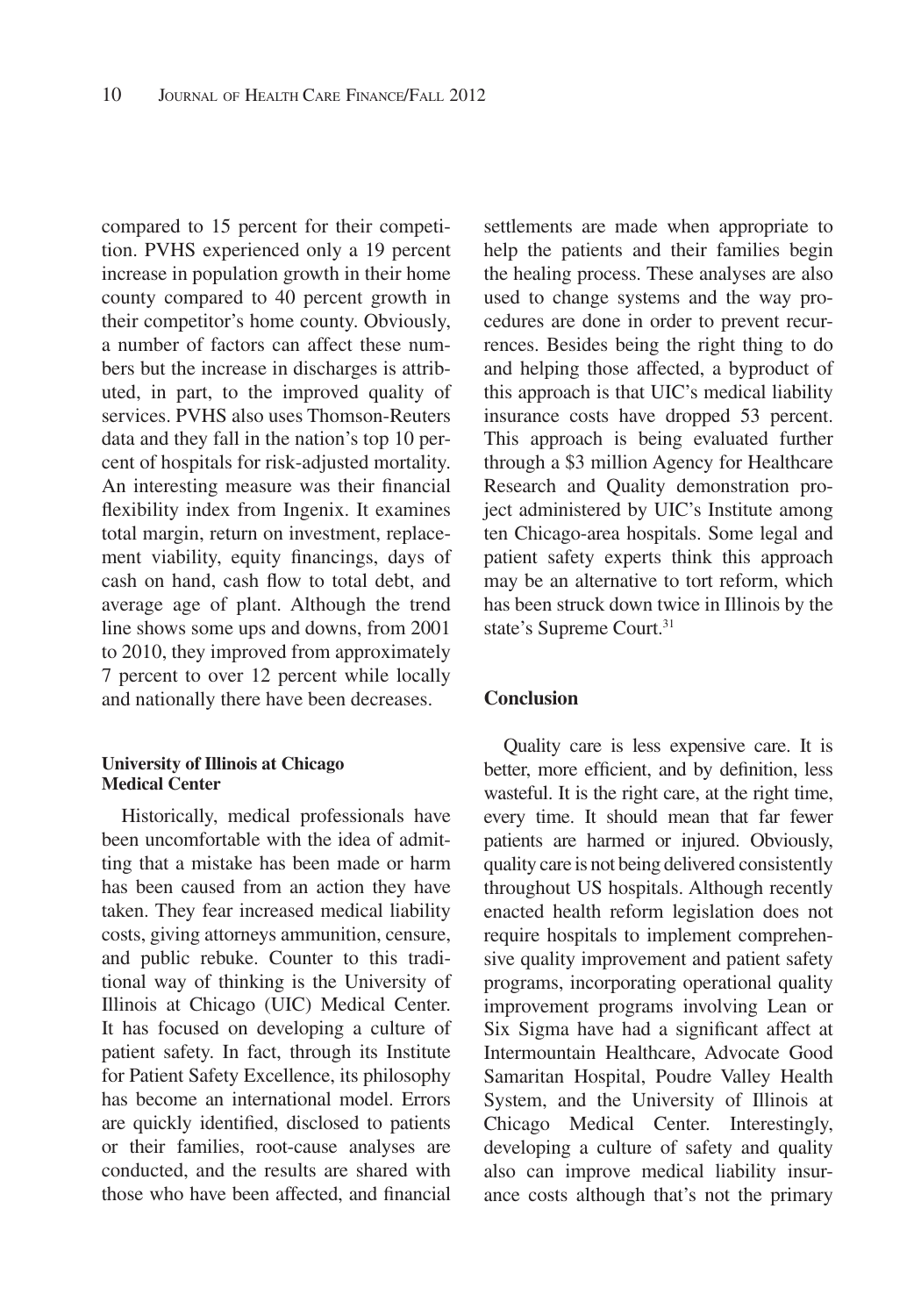motivator for improving care. The Society of Actuaries/Milliman report showed that medical errors cost the United States \$19.5 billion in direct medical costs. Other studies show the cost to be much higher. Looking at the totality of a human life, our own conservative calculation shows that medical errors cost \$73.5 billion to \$98 billion in QALYs and if applied to the most recent estimate in *Health Affairs* that says preventable medical harm is ten times what the IOM report

**REFERENCES**

- 1. Oct. 14, 2011.
- 2. For 98,000 statistic, *To Err Is Human: Building a Better Health System*, Institute of Medicine (IOM), National Academy Press, Washington, DC (1999); CDC Web site, FastStats: Leading Causes of Death, *http://www.cdc.gov/nchs/ fastats/lcod.htm/*, last updated: Jan. 27, 2012, accessed Aug. 30, 2012; National Vital Statistics Report, Deaths Final Data for 2009, vol. 60, no. 3, *http://www.cdc.gov/nchs/data/nvsr/ nvsr60/nvsr60\_03.pdf.*
- 3. Shreve, J, *et al*., *The Economic Measurement of Medical Errors,* sponsored by Society of Actuaries Health Section, prepared by Milliman Inc., Schaumburg, IL (June 2010).
- 4. Klevens, RM, *et al*., "Estimating Health-Care Associated Infections and Deaths in U.S. Hospitals, 2002: U.S. Pubic Health Service," *Public Health Reports*, Association of Schools of Pubic Health, Washington, DC (Mar.-Apr. 2007), *http://www.cdc.gov/ncidod/dhqp/ pdf/hicpac/infections\_deaths.pdf.*
- 5. Levinson, DR, "Adverse Events in Hospitals: National Incidence Among Medicare Beneficiaries," Office of Inspector General, Department of Health and Human Services (Nov. 2010), *http://oig.hhs.gov/oei/reports/oei-06- 09-00090.pdf.*
- 6. Classen, DC, *et al*., "'Global Trigger Tool' Shows That Adverse Events in Hospitals May Be Ten Times Greater Than Previously Measured," *Health Affairs,* Project Hope, Bethesda, MD (Apr. 2011).

says, then that cost could be \$735 billion to \$980 billion—almost \$1 trillion annually. Whatever the measure, poor quality is costing payers and society a great deal. Time will tell if the Medicare program's incentives will make the difference. However, health care leaders and professionals are focusing on quality and patient safety in ways they never have before because the economics of quality have changed substantially.

- 7. *Id*.
- 8. The Staff of *The Washington Post*, "Landmark: The Inside Story of America's New Health Care Law and What It Means for Us All," *Public Affairs Reports* (2010).
- 9. *Id.*
- 10. Elmendorf, DW, CBO's Analysis of Major Health Care Legislation Enacted in March 2010, Congressional Budget Office, Statement before the subcommittee on Health, Committee on Energy and Commerce, US House of Representatives, Washington, DC (Mar. 30, 2011).
- 11. Shreve, *supra,* n.3*.*
- 12. Brennan, TA, *et al*., "Incidence of Adverse Events and Negligence in Hospitalized Patients: Results from the Harvard Medical Practice Study I," *New England Journal of Medicine*, 324:370–376 (1991).
- 13. Thomas, EJ, "Costs of Medical Injuries in Utah and Colorado," *Inquiry*, 36: 255–264 (Fall 1999)*.*
- 14. "Preventing Medication Errors: A \$21 Billion Opportunity," Compact Action Brief: A Roadmap for Increasing Value in Health Care, National Priorities Partnership, convened by the National Quality Forum, Washington, DC (Dec. 2010).
- 15. *Id*.
- 16. "ISMP Survey: Economy Having Negative Impact on Medication Safety," *Oncology Times*, 32(3) (Feb. 10, 2010).
- 17. "Transforming Hospitals: Designing For Safety and Quality U.S. Department of Health and